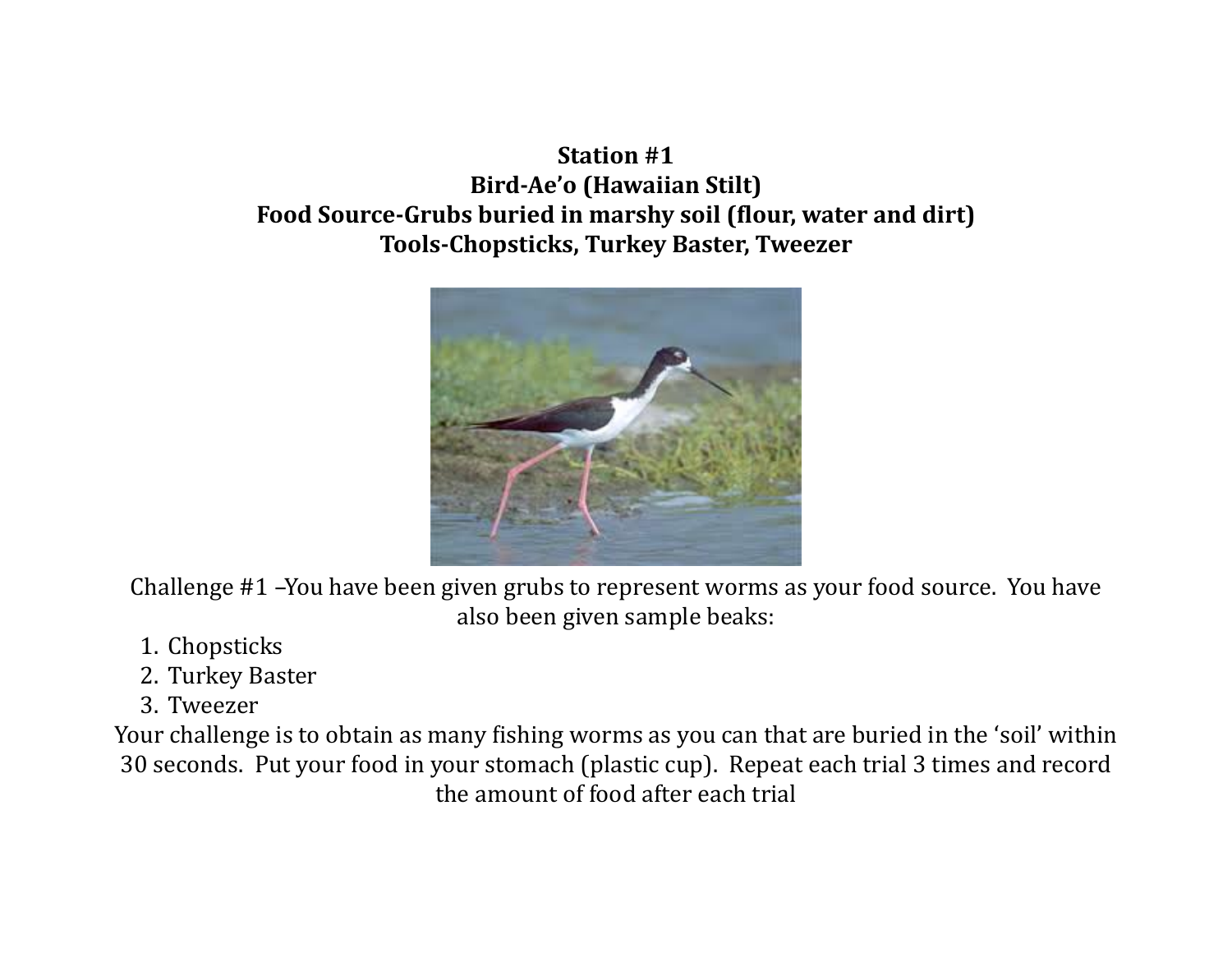## **Station #2 Bird-Akepa**  Food Source-Rice spread out on a tray (to represent insects) Tools- Tweezers, Clothespins, Test tube holder



**Challenge #4**- You have been given rice (to represent insects) as your food source.

You have also been given sample beaks:

1.Tweezer 

- 2. Clothespins
- 3. Test Tube holder

Your challenge is to use each beak and transfer as many pieces of rice to your stomach (plastic cup) in 30 seconds. Repeat each trail 3 times an record the amount of food after each trial on your worksheet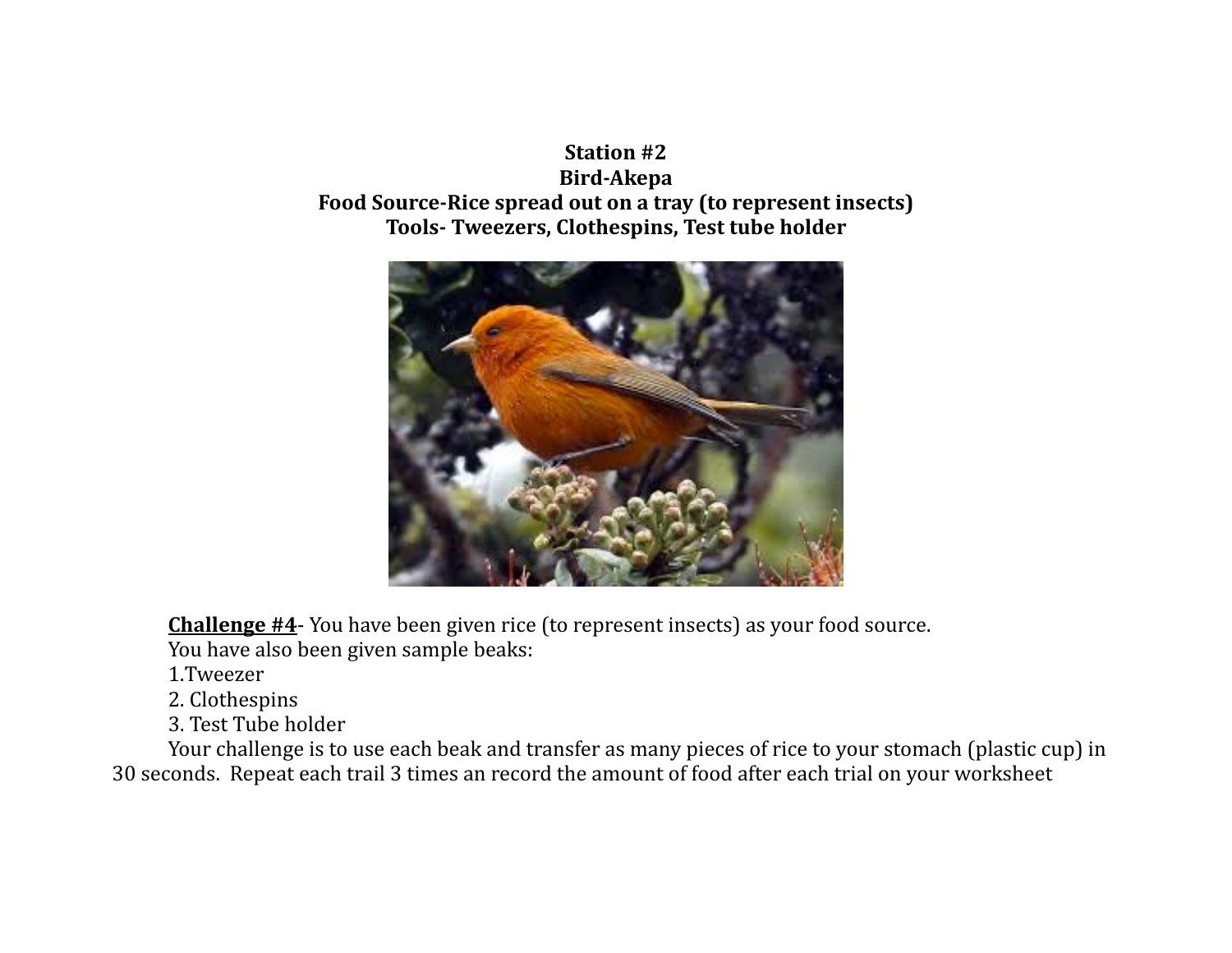**Station #3 Bird-Palila Food Source-Sunflower Seeds** scattered in a tray **Tools-Chopsticks, Clothespin, Tweezer** 



Challenge #2 -You have been sunflower seeds to represent seeds as your food source. You have also been given sample beaks:

- 1. Chopsticks
- 2. Clothespin
- 3. Tweezer

Your challenge is to use each beak to CRACK the shell and remove the seed inside within 30 seconds. Put your SHELLED seeds in your stomach (plastic cup). Repeat each trial 3 times and record the amount of food after each trial.